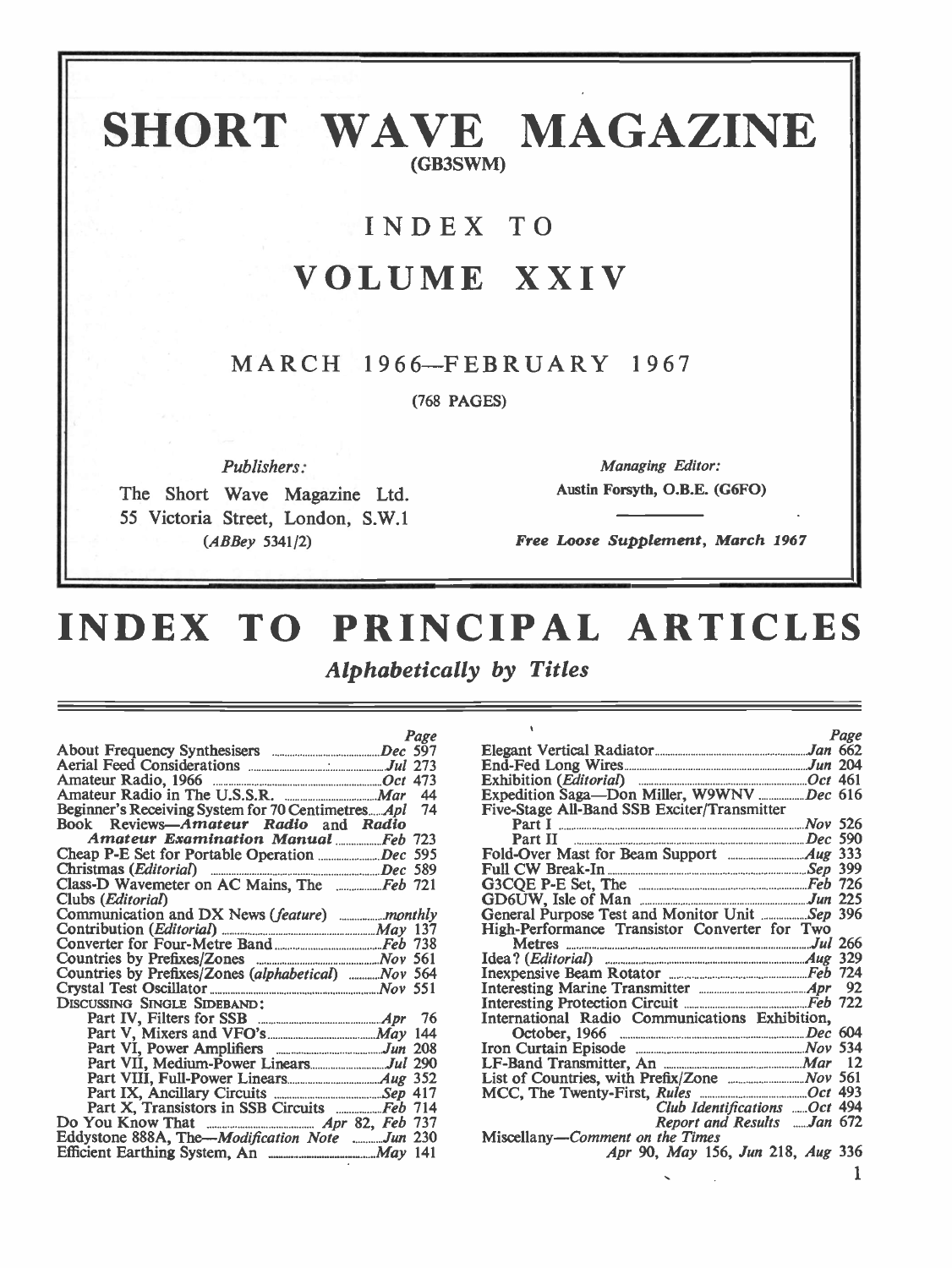## INDEX TO PRINCIPAL ARTICLES, Alphabetically by Titles-continued

| Page                                                  |                              |
|-------------------------------------------------------|------------------------------|
|                                                       | Receive                      |
|                                                       | Runnin                       |
| Mobile Scene, The                                     | SSB on                       |
| Jun 228, Jul 294, Aug 358, Sep 402, Oct 474           | Safety                       |
| Modifying the ALA-2 Panoramic Indicator Jun 232       | School                       |
|                                                       | Sequen                       |
| Morse Test at G.P.O. Headquarters, The  Mar 21        | Service                      |
|                                                       | Simple                       |
|                                                       | Some I                       |
|                                                       | Someth                       |
|                                                       | Suburb                       |
|                                                       | "SWL                         |
| Oscilloscope for the Amateur Station,                 | <b>TVI St</b>                |
| 22                                                    | Thoma                        |
| 83                                                    |                              |
|                                                       | <b>Though</b>                |
| Picture Reception from the Weather Satellites Oct 468 | Top Ba                       |
|                                                       | <b>Transis</b>               |
|                                                       | <b>Transis</b>               |
|                                                       | <b>Transis</b>               |
|                                                       | $\epsilon$<br><b>Transis</b> |
|                                                       | <b>Transi:</b>               |
| RCA AR-8516L Communications Receiver, The             | $Up$ -Da                     |
| Oct 462                                               | VHF I                        |
| <b>RTTY Topics (feature)</b>                          | Variab                       |
| Mar 17, Jun 214, Aug 347, Oct 488                     | Where                        |
|                                                       |                              |

|                                                                                                                                                | Page    |
|------------------------------------------------------------------------------------------------------------------------------------------------|---------|
|                                                                                                                                                |         |
| Running The National NCX-3 Transceiver Jan 652                                                                                                 |         |
|                                                                                                                                                |         |
| Safety ( <i>Editorial</i> ) <b><i>manufacture and the Safety (Editorial</i></b> ) <b><i>manufacture and the Safety Contains and Safety</i></b> |         |
|                                                                                                                                                |         |
| Sequential Switching for Receiver Protection  Jun 231                                                                                          |         |
|                                                                                                                                                |         |
|                                                                                                                                                |         |
|                                                                                                                                                |         |
|                                                                                                                                                |         |
|                                                                                                                                                |         |
|                                                                                                                                                |         |
|                                                                                                                                                |         |
| Thomas, L. H., MBE (G6QB)-An Appreciation                                                                                                      |         |
|                                                                                                                                                | Jul 263 |
| Thoughts After Going SSB on Two Metres <i>Feb</i> 740                                                                                          |         |
|                                                                                                                                                |         |
|                                                                                                                                                |         |
|                                                                                                                                                |         |
| Transistorised Converter for Two Metres  May 138                                                                                               |         |
|                                                                                                                                                |         |
|                                                                                                                                                |         |
|                                                                                                                                                |         |
|                                                                                                                                                |         |
|                                                                                                                                                |         |
|                                                                                                                                                |         |
|                                                                                                                                                | 5       |
|                                                                                                                                                |         |

# PRINCIPAL ARTICLES – BY ISSUES MONTHLY

Certain Features which appear every month are not included

### MARCH, 1966

Amateur Radio in The U.S.S.R. LF-Band Transmitter, An<br>Mobile Rally Programme, The Morse Test at G.P.O. Headquarters, The Oscilloscope for the Amateur Station, Part I Other Man's Station, The-G3RLI RTTY Topics<br>" SWL "-Listener Feature Where Do We Go From Here?

APRIL, 1966

Beginner's Receiving System for 70 Centimetres Discussing Single Sideband, Part IV Do You Know That Interesting Marchine Miscellany-Comment on the Times<br>Mobile Rally Calendar<br>Moving Quartz Crystals About<br>Oscilloscope for the Amateur Station, Part II<br>School Radio Club, A

### MAY, 1966

Discussing Single Sideband, Part V Efficient Earthing System, An Indianapolis Station, The-G3UDW Other Man's Station, The-G3UDW Portable in Florida<br>Programme of Mobile Events Programme of Mobile Events<br>Quick Transistor Testing<br>Receiver Vernier Tuning " SWL "-Listener Feature Specially on The Air<br>Transistorised Converter for Two Metres

### JUNE, 1966

Discussing Single Sideband, Part VI<br>Eddystone 888A—*Modification Note* End -Fed Long Wires GD6UW, Isle of Man Miscellany-Comment on the Times<br>Mobile Scene, The<br>Modifying the ALA-2 Panoramic Indicator Modifying the ALA -2 Panoramic Indicator " Not Guilty, Mrs. Hogsby "<br>Other Man's Station, The-G3HRH<br>RTTY Topics Sequential Switching for Receiver Protection<br>Transistor Q-Multiplier Transistorised Top Band Converter

### JULY, 1966

Aerial Feed Considerations<br>Discussing Single Sideband, Part VII High-Performance Transistor Converter for Two Metres Mobile Scene, The Other Man's Station, The-G3TXW Practical Lecher -Line System " SWL "—Listener Feature<br>Specially on The Air L. H. Thomas, M.B.E. (G6QB)—An Appreciation AUGUST, 1966

Courses for The R.A.E. Discussing Single Sideband, Part VIII Miscellany-Comment on The Times Mobile Scene, The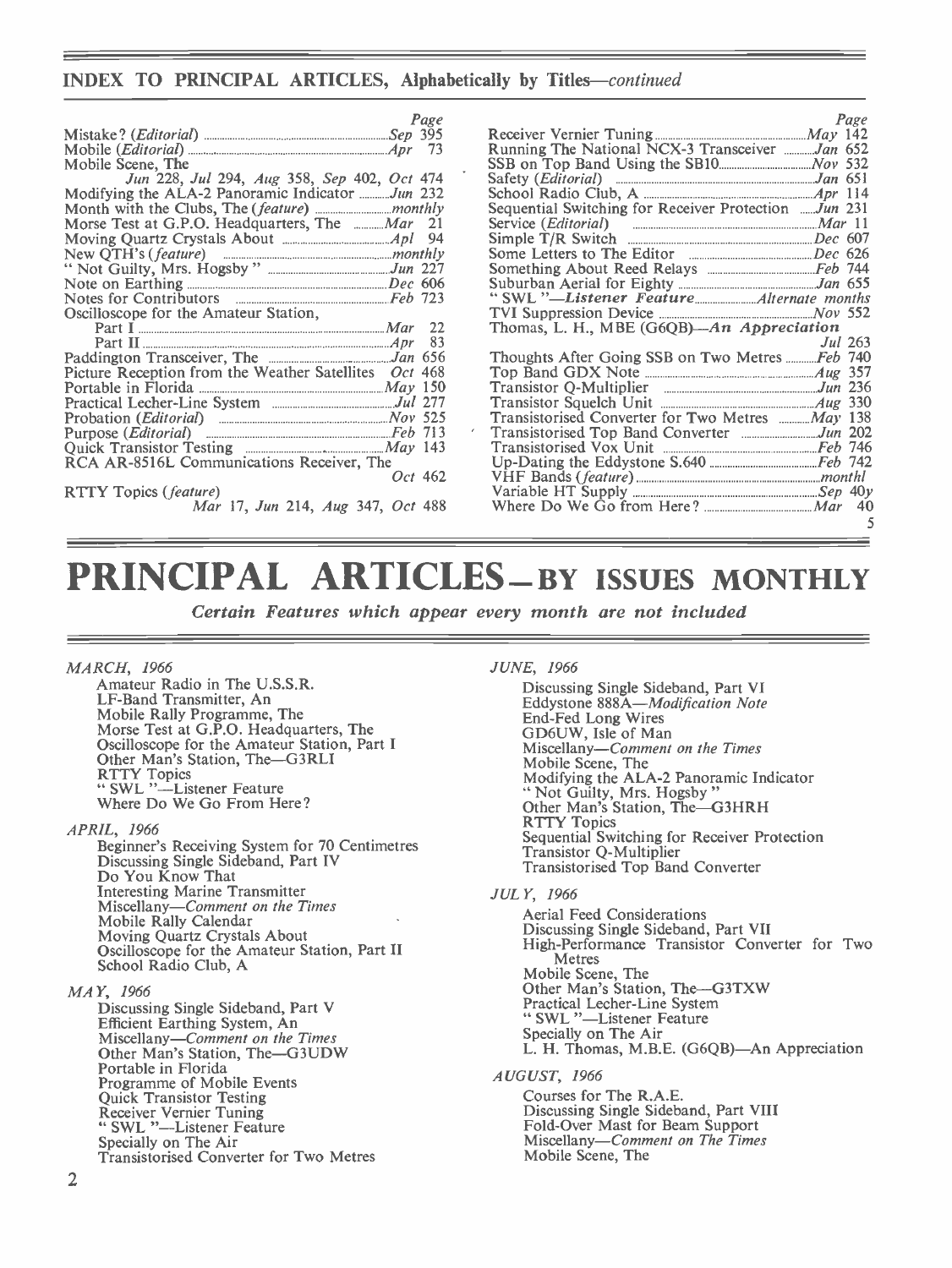## PRINCIPAL ARTICLES-By Issues Monthly-continued

AUGUST, 1966 (continued) Other Man's Station, The-DL5XI<br>RTTY Topics Specially on The Air<br>Top Band GDX Note<br>Transistor Squelch Unit

SEPTEMBER, 1966 Courses for the R.A.E. Discussing Single Sideband, Part IX Full CW Break-In General Purpose Test and Monitor Unit Mobile Scene, The Other Man's Station, The-G2DC " SWL "-Listener Feature Rules, HPX SLP, September Variable HT Supply

### OCTOBER, 1966

Amateur Radio, 1966 Change of Publication Date Magazine Daylight Test MCC Zones and Club Identifications Mobile Scene, The Picture Reception from the Weather Satellites RCA AR -8516L Communication Receiver, The RTTY Topics<br>Rules, 21st MCC

NOVEMBER, 1966<br>Alphabetical List of Countries, with Prefix/Zone Crystal Test Oscillator<br>Five-Stage All-Band SSB Exciter/Transmitter, Part I<br>Iron Curtain Episode Iron Curtain Episode<br>List of Countries by Prefixes/Zones SSB on Top Band Using the SB10 " SWL "-Listener Feature<br>Boxing Day SLP **TVI Suppression Device** 

### DECEMBER, 1966

About Frequency Synthesisers<br>Cheap P-E Set for Portable Operation<br>Expedition Saga—Don Miller, W9WNV<br>Five-Stage All-Band SSB Exciter/Transmitter, Part II International Radio Communications Exhibition, October, 1966<br>Note on Earthing Other Man's Station, The-G2HKU<br>Simple T/R Switch Some Letters to The Editor

### JANUARY, 1967

Elegant Vertical Radiator<br>Other Man's Station, The-G3BDQ<br>Paddington Transceiver, The Paddington Transceiver, The Questions and Answers-R.A.E. May 1966 Running The National NCX-3 Transceiver<br>" SWL "--Listener Feature Suburban Aerial for Eighty Twenty -First MCC-Report and Results

### FEBRUARY, 1967

Beam Rotator, An Inexpensive Book Reviews Class -D Wavemeter on AC Mains, The Converter for Four-Metre Band Discussing Single Sideband, Part X Do You Know That G3CQE P -E Set, The Interesting Protection Circuit Notes for Contributors Other Man's Station, The-G8HX<br>Something About Reed Relays Thoughts After Going SSB on Two Metres Transistorised Vox Unit Up -Dating the Eddystone S.640

# INDEX TO CONTRIBUTORS

### Page B<sub>a</sub> BEAN, D. J. (G3TJQ) Variable HT Supply Sep 400 BENNETT, G. J., PH.D., B.SC. (G3DNF)<br>Transistor O-Multiplier<br> $\frac{Ju}{dx}$  236 Transistor Q-Multiplier BENNETT, R. F. C. (G3SIH) Moving Quartz Crystals About Apr 94 BIRKHILL, S. J. (G8AKQ-G6ABK/T) Beginner's Receiving System for 70 Centimetres<br>Apr 74 Apr BODDEY, D. A. (G3KUM) Thoughts After Going SSB on Two Metres Feb 740 BONA, R. E., GRAD.I.E.R.E. (G3SGX) Full CW Break -In Sep

| age | Page                                            |  |
|-----|-------------------------------------------------|--|
|     | BOWDEN, C. (G3OCB)                              |  |
|     | Oscilloscope for the Amateur Station:           |  |
| 400 | Part I <i>Mar</i> 22                            |  |
|     | Part II <i>Apr</i> 83                           |  |
| 236 | BRENNAN, W. M. (G3CQE)                          |  |
|     | <b>RTTY Topics</b>                              |  |
| 94  | Mar 17, Jun 214, Aug 347, Oct 488               |  |
|     | BROWN, S. F. (G4LU)                             |  |
|     | Modifying the ALA-2 Panoramic Indicator Jun 232 |  |
|     |                                                 |  |
| 74  | C                                               |  |
|     |                                                 |  |
|     |                                                 |  |
| 740 |                                                 |  |
|     | COUNSELL-DAVIS, D. (G3DIO)                      |  |
| 399 |                                                 |  |
|     |                                                 |  |

N.B. All copies available at 3s. 6d. post free – or 42s. for the year of 12 issues, March to February. Binder for 12 copies, 14s. post free.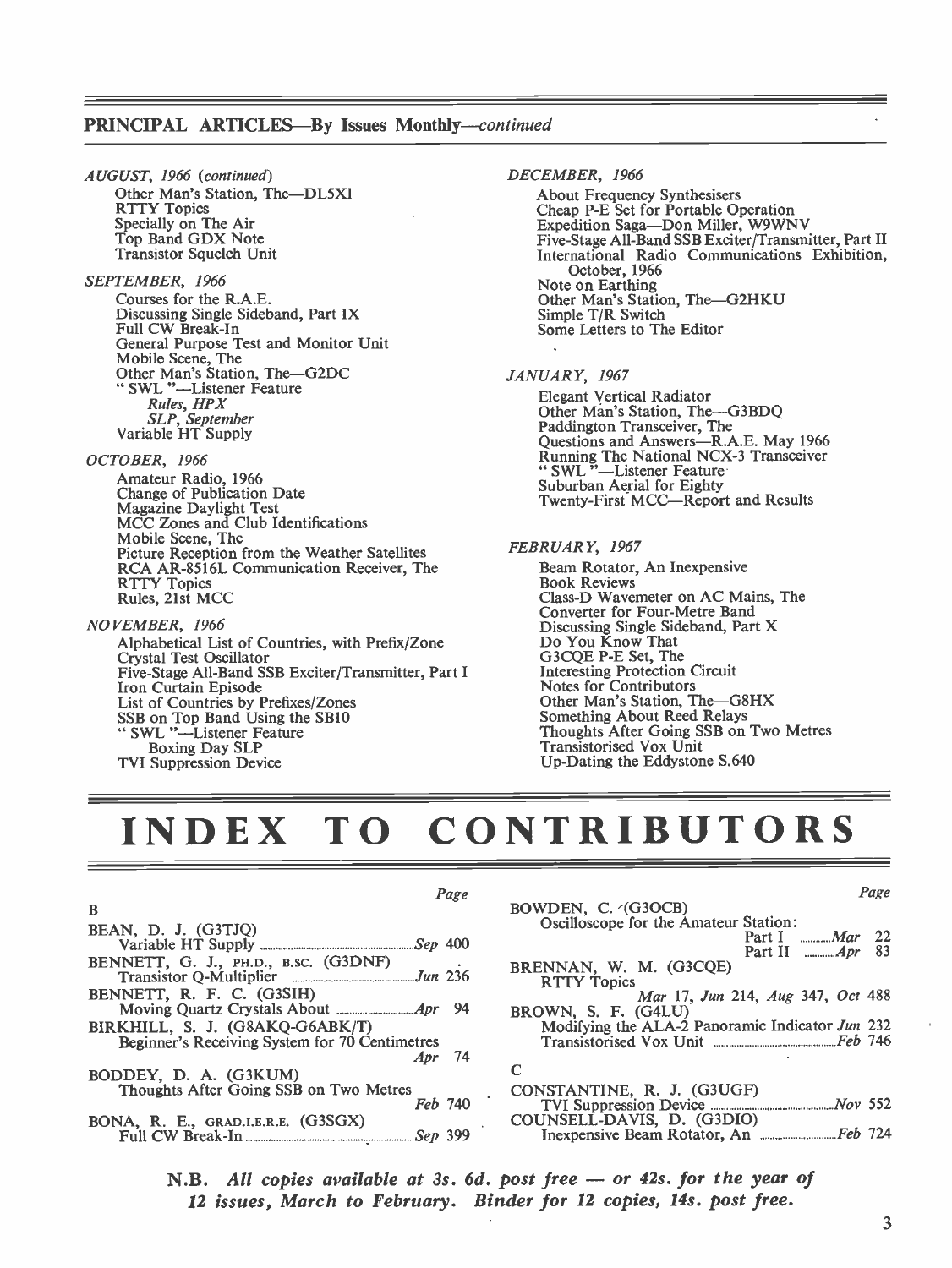# INDEX TO CONTRIBUTORS-continued

| Page                                                                                                                                                                                                       |                                  |
|------------------------------------------------------------------------------------------------------------------------------------------------------------------------------------------------------------|----------------------------------|
| D                                                                                                                                                                                                          | M                                |
| DAY, P. E. H., ZL2BDA (G3PHO)                                                                                                                                                                              | <b>MARC</b><br>W                 |
| DEVON, A. J.                                                                                                                                                                                               | MILLE<br>Uŗ                      |
| DIXON, M. W. (G3PFR)                                                                                                                                                                                       | <b>MONT</b><br>Tr                |
| DOBBS, G. (G3RJV)<br>"Not Guilty, Mrs. Hogsby" Jun 227                                                                                                                                                     |                                  |
| DODD, P. G. (9LIHX)                                                                                                                                                                                        | N<br><b>NORM</b><br><b>NOTS(</b> |
| E                                                                                                                                                                                                          | Sir                              |
| ESSERY, E. P. (G3KFE)                                                                                                                                                                                      | о<br>OSBOI<br>Qι                 |
| F                                                                                                                                                                                                          | R                                |
| FARRANCE, G. V. (G3KPT)<br>Amateur Radio in The USSR Mar<br>44<br>FORSYTH, A. J. E., O.B.E. (G6FO/G3SWM)<br>Editor. Editorials, unsigned Articles; Captions<br>and all Paragraph Items. Research, Styling, | <b>RAYE</b><br>Ar<br>Ae<br>Rι    |
| Layout and Presentation.                                                                                                                                                                                   | S                                |
| G                                                                                                                                                                                                          | <b>STANI</b>                     |
| GARSIDE, G., GRAD.I.E.R.E. (G3MYT)<br>Transistorised Converter for Two Metres May 138                                                                                                                      | Irc                              |
| GILMOUR, D. (VE7YG)                                                                                                                                                                                        | т<br><b>TANN</b>                 |
|                                                                                                                                                                                                            | Ex<br><b>TEMP</b>                |
| н<br>HART, R. (G3SHM)                                                                                                                                                                                      | Po                               |
| HEWES, R. S. (G3TDR)                                                                                                                                                                                       | <b>THOM</b><br>$_{\rm C}$        |
| HEYS, J. D. (G3BDQ)<br>The RCA AR-8516L Communications Receiver                                                                                                                                            | Mi<br>M<br>"                     |
| Oct 462<br>HILLS, R. C., B.SC., B.ENG. (G3HRH)<br>High-Performance Transistor Converter for                                                                                                                | En<br>TUKE.<br>Pio               |
|                                                                                                                                                                                                            | <b>TUNG</b>                      |
| HIRST, A. R. (G3SIC)<br>Sequential Switching for Receiver Protection                                                                                                                                       | <b>TYLEI</b><br>$\mathbf C$ h    |
| Jun 231<br>HOLLINGSBEE, D. A. (G3TDT)                                                                                                                                                                      |                                  |
| General Purpose Test and Monitor Unit Sep 396<br>HOLT, E. W. (G3MHQ)                                                                                                                                       | W<br>WAGN                        |
| HULBERT, R. J. (G3SRY)                                                                                                                                                                                     | $\mathbf{S}\mathbf{u}$<br>WALL   |
|                                                                                                                                                                                                            | Scl<br><b>WATL</b>               |
| J                                                                                                                                                                                                          | Di                               |
| JANES, S. E. (G2FWA)                                                                                                                                                                                       |                                  |
|                                                                                                                                                                                                            | Fi                               |
| K<br>KENNEDY, G. R., A.M.INST.E. (G3OGK)                                                                                                                                                                   |                                  |
|                                                                                                                                                                                                            | <b>WATT</b><br><b>WILKS</b>      |
|                                                                                                                                                                                                            | Ck                               |
| L                                                                                                                                                                                                          | WILLI<br>Ar                      |
| LUSH, J. A. (G3TGY)                                                                                                                                                                                        | No<br>WORT                       |
|                                                                                                                                                                                                            |                                  |

| Page              | Page<br>М                                                                                                                                                      |
|-------------------|----------------------------------------------------------------------------------------------------------------------------------------------------------------|
|                   | MARGOLIS, Sylvia (xyl/G3NMR)                                                                                                                                   |
| , 532             |                                                                                                                                                                |
| nthly             | MILLER, L. A. (GI3SLM)                                                                                                                                         |
|                   | MONTFORD, W. K. (G3JZL)                                                                                                                                        |
| , 142             | Transistorised Top Band Converter Jun 202                                                                                                                      |
| ı 227             | N                                                                                                                                                              |
| , 333             | NORMAN, R. E. (G3NAI)-Cartoonist.<br>NOTSCHILD, A. F. (G3RSF)<br>Simple T/R Switch <b>Example T/R</b> Switch <b>Example 2</b> Fig. 2.1 Pec 607                 |
|                   | О                                                                                                                                                              |
| : 597<br>$5$ Feb  | OSBORNE, J. M., M.A. (G3HMO)                                                                                                                                   |
|                   | R                                                                                                                                                              |
| 44                | RAYER, F. G., ASSOC.I.E.R.E. (G3OGR)                                                                                                                           |
|                   |                                                                                                                                                                |
|                   | Running the National NCX-3 Transceiver Jan 652                                                                                                                 |
|                   | s                                                                                                                                                              |
|                   | STANDALOFT, L. S. (G3OLS)                                                                                                                                      |
|                   |                                                                                                                                                                |
| , 138             |                                                                                                                                                                |
| ! 277             | т                                                                                                                                                              |
|                   | TANNER, S. H. W. (5Z4AA)<br>Expedition Saga-Don Miller, W9WNV Dec 616<br>TEMPLER, C. R., Brig., D.S.O. (G3RDX/W4)<br>Portable in Florida <b>Manual</b> May 150 |
| 1662              | THOMAS, L. H., M.B.E. (G6QB) (deceased)<br>Communication and DX News <b>Martio May</b>                                                                         |
| , 738             | Month with The Clubs, The Mar to May                                                                                                                           |
|                   | "SWL "-Listener Feature  Mar 40, May 152                                                                                                                       |
| 462               |                                                                                                                                                                |
|                   | Picture Reception from the Weather Satellites<br>Oct 468                                                                                                       |
| 1266              | TUNGATE, A. R. (Draughtsman)<br>TYLER, F. W. (G3CGQ)                                                                                                           |
| ı 231             | Cheap P-E Set for Portable Operation Dec 595                                                                                                                   |
| , 396             | W                                                                                                                                                              |
|                   | WAGNER, E. M. (G3BID)                                                                                                                                          |
| : 656             | WALLWORK, R. (G3JNK)                                                                                                                                           |
| , 722             |                                                                                                                                                                |
|                   | WATLING, B. A. (G3RNL)                                                                                                                                         |
|                   | Part V May 144, Part VI Jun 208                                                                                                                                |
| , 141             | Part VII Jul 290, Part VIII Aug 352<br>Part IX Sep 417, Part X Feb 714                                                                                         |
|                   | Five-Stage All-Band SSB Exciter/Transmitter:                                                                                                                   |
|                   |                                                                                                                                                                |
|                   | <b>Part II</b> ______ <i>Dec</i> 590<br>WATTS, G. P., QSL/QTH Depts.                                                                                           |
| $\frac{551}{330}$ | WILKS, M. I.                                                                                                                                                   |
|                   | Class-D Wavemeter on AC Mains, The Feb 721<br>WILLIAMS, A. R. (G3KSU)                                                                                          |
|                   |                                                                                                                                                                |
| : 225             | Note on Earthing <i>Dec</i> 606<br>WORTHINGTON, J. (G3COI)—Cartoonist.                                                                                         |
|                   |                                                                                                                                                                |

4

 $\ddot{\phantom{0}}$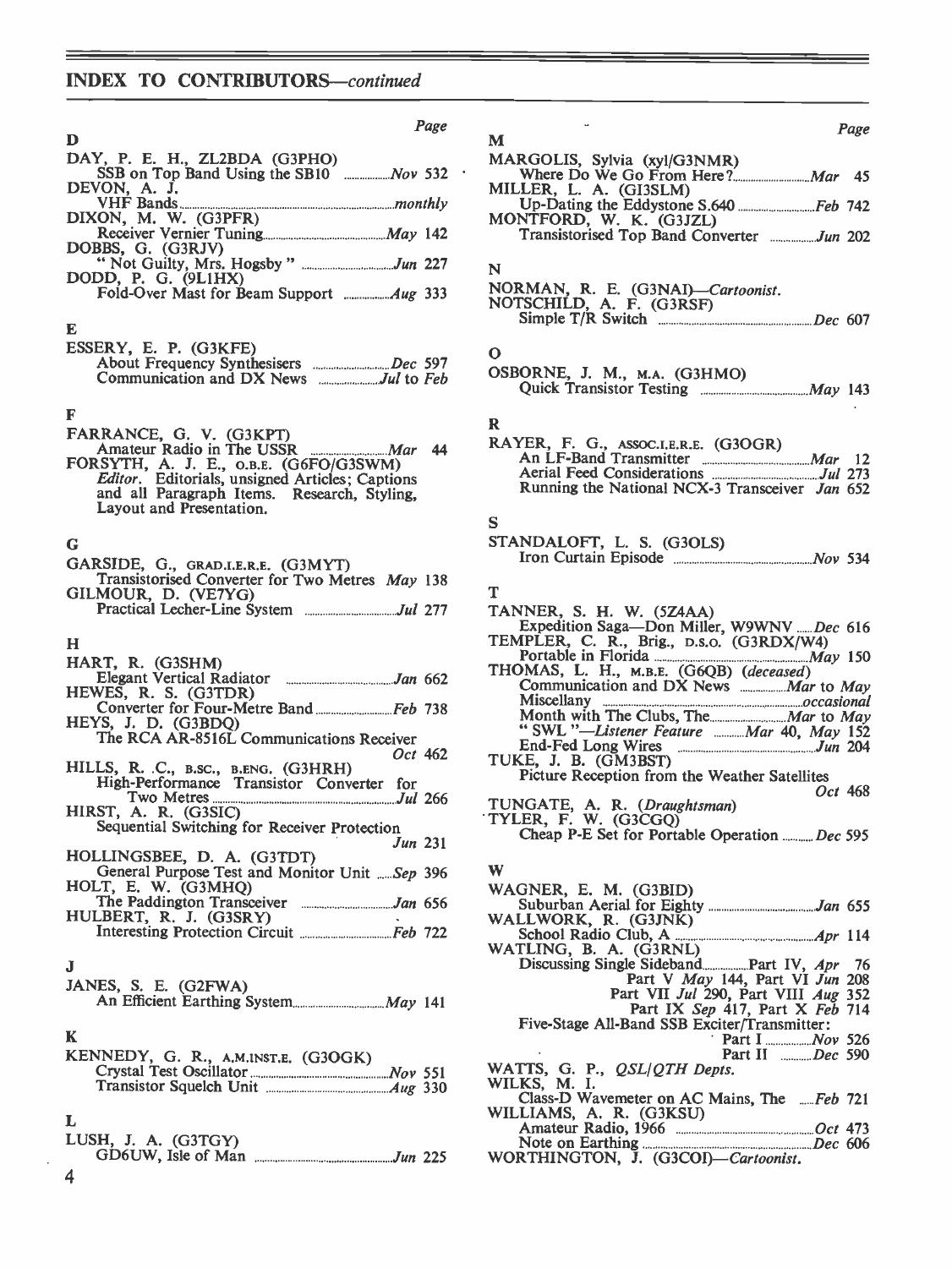# GENERAL CROSS-REFERENCE INDEX

Page

# AERIALS, AERIAL SYSTEMS and **SUPPORTS**

|                                                          | Proba            |
|----------------------------------------------------------|------------------|
| Beam construction, using Terryclips (D-Y-K-T) Feb 737    | Purpo            |
| Centre-fed system, flex $(D-Y-K-T)$ Feb 737              | Safety           |
|                                                          | Servic           |
|                                                          |                  |
|                                                          | <b>EXC</b>       |
|                                                          |                  |
|                                                          | Carrie           |
|                                                          | Harm             |
|                                                          | Overt            |
|                                                          | <b>RTTY</b>      |
|                                                          | VFO              |
| Picture Reception from Wx Satellites (helix for) Oct 469 | VFO.             |
|                                                          | VFO <sub>1</sub> |
|                                                          | VFO,             |
|                                                          |                  |

## AMENDMENTS and CORRECTIONS

| Control Circuit for Quick Change-Over (Feb '66) Mar 49 | <b>ARR</b>        |
|--------------------------------------------------------|-------------------|
|                                                        | " Ad <sub>'</sub> |
| High-Performance Transistor Converter for Two          | Advio             |
|                                                        | A lwa             |
|                                                        | Assist            |
| Misprint Corrections, Reactance (January)  Feb 757     | <b>BBC</b>        |
| Oscilloscope for the Amateur Station (April) May 140   | "Bec              |
|                                                        | <b>Bind</b>       |
|                                                        | <b>Book</b>       |
| Transistorised Converter for Two Metres (May) Jun 224  | $\cdot$ Cal       |

# DX ACTIVITY and WORKING

|                                                           |  | ------<br>Corre |
|-----------------------------------------------------------|--|-----------------|
|                                                           |  |                 |
|                                                           |  | Corre           |
| Expedition Saga-Don Miller, W9WNV Dec 616                 |  | Corre           |
|                                                           |  | Credi           |
|                                                           |  | Diary           |
| Five-Band DX Table, New Cycle, CDXN <i>monthly</i>        |  | $"$ Do          |
|                                                           |  | Electr          |
|                                                           |  | Exam            |
| Interesting Thought (counties of the U.S.) Dec 607        |  | Exhib           |
|                                                           |  | "Fara           |
| List of Countries, Alphabetically, with Zones  Nov 564    |  | Farew           |
| List of Countries, by Prefixes, with Zones  Nov 561       |  | Forei           |
|                                                           |  | G3CE            |
|                                                           |  | Gettin          |
|                                                           |  | Gift S          |
|                                                           |  | Green           |
| Propagation, R.A.E. question and answerJan 691            |  | <b>Henry</b>    |
| QSL Cards, size <u>communications</u> and the Task of T25 |  | Hertz           |
|                                                           |  | ITU (           |
|                                                           |  | Ideal           |
|                                                           |  | Intere          |
|                                                           |  | J-Bear          |
|                                                           |  | Jap T           |

## EDITORIALS

| <b>Christmas</b><br>$Dec 589$ | Just: |
|-------------------------------|-------|
| Clubs $Jun 201$               | K.W   |
|                               | Keep  |
|                               | Licer |

|                                               | Page |
|-----------------------------------------------|------|
|                                               |      |
|                                               |      |
|                                               |      |
|                                               |      |
| Purpose Formation Communication and Table 713 |      |
|                                               |      |
| <u>Service</u> 21                             |      |
|                                               |      |

# EXCITER and DRIVER CIRCUITS

| Overtone crystal oscillator, transistor, VHF Jul 270                                                                                                                                                                                                                                                                                    |  |
|-----------------------------------------------------------------------------------------------------------------------------------------------------------------------------------------------------------------------------------------------------------------------------------------------------------------------------------------|--|
|                                                                                                                                                                                                                                                                                                                                         |  |
|                                                                                                                                                                                                                                                                                                                                         |  |
|                                                                                                                                                                                                                                                                                                                                         |  |
|                                                                                                                                                                                                                                                                                                                                         |  |
| VFO, SSB $\ldots$ $\ldots$ $\ldots$ $\ldots$ $\ldots$ $\ldots$ $\ldots$ $\ldots$ $\ldots$ $\ldots$ $\ldots$ $\ldots$ $\ldots$ $\ldots$ $\ldots$ $\ldots$ $\ldots$ $\ldots$ $\ldots$ $\ldots$ $\ldots$ $\ldots$ $\ldots$ $\ldots$ $\ldots$ $\ldots$ $\ldots$ $\ldots$ $\ldots$ $\ldots$ $\ldots$ $\ldots$ $\ldots$ $\ldots$ $\ldots$ $\$ |  |
|                                                                                                                                                                                                                                                                                                                                         |  |

### GENERAL INFORMATION-Paragraph **Items**

|                                                                                                                                        | 91 |
|----------------------------------------------------------------------------------------------------------------------------------------|----|
|                                                                                                                                        | 75 |
|                                                                                                                                        |    |
|                                                                                                                                        |    |
|                                                                                                                                        |    |
|                                                                                                                                        |    |
|                                                                                                                                        |    |
|                                                                                                                                        |    |
|                                                                                                                                        |    |
|                                                                                                                                        |    |
|                                                                                                                                        |    |
| Aug 351, Feb 723, Feb 757                                                                                                              |    |
|                                                                                                                                        |    |
|                                                                                                                                        |    |
|                                                                                                                                        |    |
| Diary for 1967<br>"Do You Know That" <i>Jun 227</i>                                                                                    |    |
|                                                                                                                                        |    |
|                                                                                                                                        |    |
|                                                                                                                                        |    |
|                                                                                                                                        |    |
|                                                                                                                                        | 29 |
|                                                                                                                                        |    |
|                                                                                                                                        | 93 |
|                                                                                                                                        |    |
|                                                                                                                                        |    |
|                                                                                                                                        |    |
|                                                                                                                                        | 93 |
|                                                                                                                                        |    |
|                                                                                                                                        |    |
| Henry's Radio-New Catalogue <i>Apr</i> 81<br>Hertz, The <i>Nov</i> 568<br>ITU Geneva Chart of Frequency Allocations <i>and Dec</i> 594 |    |
|                                                                                                                                        |    |
|                                                                                                                                        |    |
|                                                                                                                                        |    |
|                                                                                                                                        |    |
|                                                                                                                                        | 16 |
|                                                                                                                                        |    |
|                                                                                                                                        |    |
|                                                                                                                                        | 29 |
|                                                                                                                                        |    |
|                                                                                                                                        |    |

All Back Number Copies available at 3s. 6d. each, post-free. Binder 14s.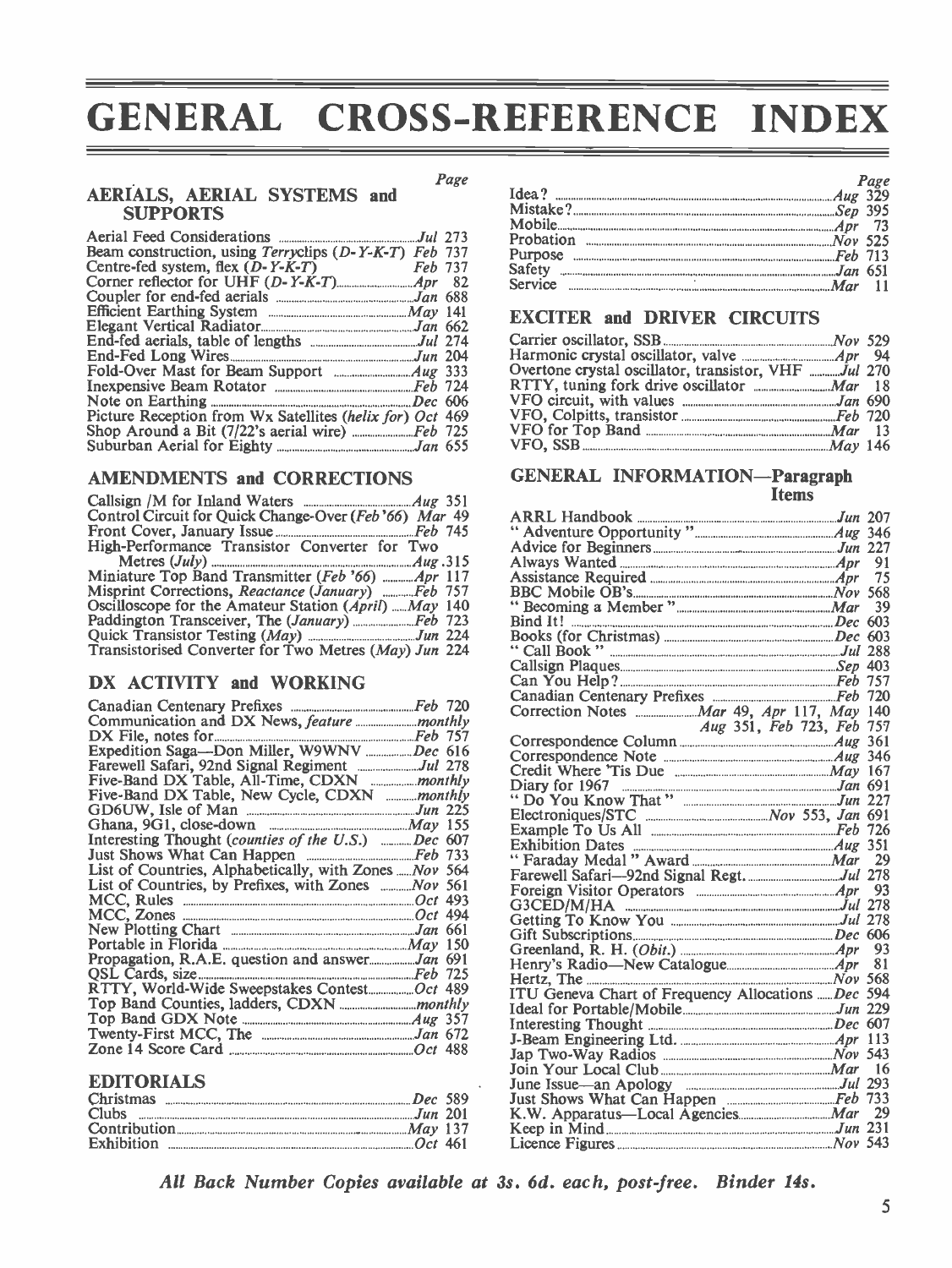GENERAL INFORMATION-continued

|                                                                                                                                                                                                                                     | $(K.A.E.)$ $\ldots$ $\ldots$ $\ldots$ $\ldots$ $\ldots$ $\ldots$ $\ldots$ $\ldots$ $\ldots$ $\ldots$ $\ldots$ $\ldots$ $\ldots$ $\ldots$ $\ldots$ $\ldots$ |    |
|-------------------------------------------------------------------------------------------------------------------------------------------------------------------------------------------------------------------------------------|------------------------------------------------------------------------------------------------------------------------------------------------------------|----|
|                                                                                                                                                                                                                                     |                                                                                                                                                            |    |
|                                                                                                                                                                                                                                     | Crystal Test Oscillators Mov 551                                                                                                                           |    |
|                                                                                                                                                                                                                                     | General Purpose Test and Monitor Unit  Sep 398                                                                                                             |    |
|                                                                                                                                                                                                                                     | Milliammeter as DC Voltmeter (D-Y-K-T) Feb 737                                                                                                             |    |
|                                                                                                                                                                                                                                     | Moving Quartz Crystals About <b>Material Action</b> 4 and Moving Quartz Crystals About                                                                     |    |
|                                                                                                                                                                                                                                     | Oscilloscope for the Amateur Station:                                                                                                                      |    |
|                                                                                                                                                                                                                                     | Part $I$ <sub></sub> <i>Mar</i>                                                                                                                            | 22 |
|                                                                                                                                                                                                                                     |                                                                                                                                                            |    |
|                                                                                                                                                                                                                                     |                                                                                                                                                            |    |
|                                                                                                                                                                                                                                     | Quick Transistor Testing _______________________ May 143                                                                                                   |    |
|                                                                                                                                                                                                                                     | $\hat{R}F$ indicating device $\frac{1}{2}$ $\frac{1}{2}$ $\frac{1}{2}$                                                                                     |    |
|                                                                                                                                                                                                                                     | RF-1U Signal Generator, Heathkit (picture and note)                                                                                                        |    |
|                                                                                                                                                                                                                                     | $Mav$ 151                                                                                                                                                  |    |
| Notes for the DX File <b>Election</b> File <b>File</b> 157                                                                                                                                                                          |                                                                                                                                                            |    |
|                                                                                                                                                                                                                                     |                                                                                                                                                            |    |
| QSL Cards, Size <u>manual communication</u> Feb 725                                                                                                                                                                                 |                                                                                                                                                            |    |
|                                                                                                                                                                                                                                     | M SCELLANEOUS-Articles, Items and                                                                                                                          |    |
|                                                                                                                                                                                                                                     | <b>Features</b>                                                                                                                                            |    |
|                                                                                                                                                                                                                                     |                                                                                                                                                            |    |
|                                                                                                                                                                                                                                     |                                                                                                                                                            |    |
| Reciprocal Licensing <b>Election</b> Mar 39, Apr 91, Nov 550                                                                                                                                                                        |                                                                                                                                                            |    |
|                                                                                                                                                                                                                                     |                                                                                                                                                            |    |
|                                                                                                                                                                                                                                     | An Appreciation-L. H. Thomas, M.B.E.,                                                                                                                      |    |
|                                                                                                                                                                                                                                     | $(G6QB)$ $\ldots$ $Jul$ 263                                                                                                                                |    |
|                                                                                                                                                                                                                                     |                                                                                                                                                            |    |
|                                                                                                                                                                                                                                     | Cheap P-E Set for Portable Operation                                                                                                                       |    |
|                                                                                                                                                                                                                                     | Dec 595, Feb 726                                                                                                                                           |    |
| Shopping Around Feb 725<br>Single Copies                                                                                                                                                                                            |                                                                                                                                                            |    |
|                                                                                                                                                                                                                                     |                                                                                                                                                            |    |
|                                                                                                                                                                                                                                     |                                                                                                                                                            |    |
|                                                                                                                                                                                                                                     | Interesting Marine Transmitter (Redifon G.341) Apr 92                                                                                                      |    |
| Some Errors <b>Election</b> 224                                                                                                                                                                                                     | International Radio Communication Exhibition Dec 604                                                                                                       |    |
|                                                                                                                                                                                                                                     |                                                                                                                                                            |    |
| Jun 224, Jul 301, Aug 371, Sep 436                                                                                                                                                                                                  |                                                                                                                                                            |    |
|                                                                                                                                                                                                                                     | MCC Zones <b>Example 2018</b> 2014 494                                                                                                                     |    |
|                                                                                                                                                                                                                                     |                                                                                                                                                            |    |
| Telephone Vision <b>Election</b> Construction Construction Construction Construction Construction Construction Construction Construction Construction Construction Construction Construction Construction Construction Construction |                                                                                                                                                            |    |
| Unesco Budget <b>Election</b> Superintendent Control of Table 126                                                                                                                                                                   |                                                                                                                                                            |    |
| Walker, J. N., G5JU (Obit.) ____________________ Mar 45                                                                                                                                                                             |                                                                                                                                                            |    |
| We Like to Hear <b>Example 2018</b> Feb 721                                                                                                                                                                                         | $New$ $OTH's$<br>$m \alpha$ is the contract of $m \alpha$ in $m \alpha$ is the contract of $m \alpha$                                                      |    |

# KEYING and CONTROL

|                                                      |                | Овіті |
|------------------------------------------------------|----------------|-------|
|                                                      |                |       |
| Key-click elimination, R.A.E. question and answer    |                |       |
|                                                      | <i>Jan</i> 685 |       |
| Sequential Switching for Receiver Protection Jun 231 |                |       |
|                                                      |                |       |
|                                                      |                |       |
|                                                      |                |       |

# LICENSING and The R.A.E.

|                                                  | Jol            |
|--------------------------------------------------|----------------|
|                                                  | Ed             |
| Courses for the R.A.E. Jul 293, Aug 371, Sep 428 | OTHER          |
|                                                  | DI             |
|                                                  | G2             |
|                                                  | G2             |
|                                                  | G3             |
|                                                  | G3             |
|                                                  | G3             |
| Questions and Answers (R.A.E., May '66) Jan 685  | G <sub>3</sub> |
|                                                  | G <sub>3</sub> |
|                                                  | G8             |
|                                                  |                |
| Some Letters to The Editor (on licensing)Dec 626 | Picture        |
|                                                  | Ouestio        |

## MEASUREMENTS and TEST EQUIPMENT

|                                                                | Spec: |
|----------------------------------------------------------------|-------|
| Absorption wavemeter, VHF ( <i>picture and notes</i> ) Apr 105 |       |
| 6                                                              |       |

|                                                     | Page |
|-----------------------------------------------------|------|
| Amateur-Band Frequency Meter, circuit and values    |      |
|                                                     |      |
|                                                     |      |
|                                                     |      |
| General Purpose Test and Monitor Unit Sep 398       |      |
| Milliammeter as DC Voltmeter (D-Y-K-T) Feb 737      |      |
|                                                     |      |
| Oscilloscope for the Amateur Station:               |      |
|                                                     |      |
|                                                     |      |
|                                                     |      |
|                                                     |      |
|                                                     |      |
| RF-1U Signal Generator, Heathkit (picture and note) |      |
| $Mav$ 151                                           |      |
|                                                     |      |
|                                                     |      |

# **Features**

| Amateur Radio, 1966<br>Amateur Radio in The USSR Mar 44<br>An Appreciation—L. H. Thomas, M.B.E.,                     |    |
|----------------------------------------------------------------------------------------------------------------------|----|
|                                                                                                                      |    |
|                                                                                                                      |    |
|                                                                                                                      |    |
| Cheap P-E Set for Portable Operation                                                                                 |    |
| Dec 595, Feb 726                                                                                                     |    |
|                                                                                                                      |    |
|                                                                                                                      |    |
|                                                                                                                      |    |
| Interesting Marine Transmitter (Redifon G.341) Apr 92                                                                |    |
| International Radio Communication Exhibition Dec 604                                                                 |    |
|                                                                                                                      |    |
| MCC Rules                                                                                                            |    |
|                                                                                                                      |    |
|                                                                                                                      |    |
| Miscellany <i>Apr</i> 91, <i>May</i> 156, <i>Jun</i> 218, <i>Jul</i> 336<br>Month with The Clubs, The <i>monthly</i> |    |
|                                                                                                                      |    |
|                                                                                                                      | 21 |
|                                                                                                                      | 94 |
|                                                                                                                      |    |
|                                                                                                                      |    |
|                                                                                                                      |    |
| <b>OBITUARY NOTICES:</b>                                                                                             |    |
|                                                                                                                      | 45 |
| Laurence Howard Thomas, M.B.E., G6QB Jul 263                                                                         |    |
|                                                                                                                      | 45 |
|                                                                                                                      | 45 |
| Jack Cunningham, G3HPE                                                                                               | 93 |
|                                                                                                                      | 45 |
|                                                                                                                      | 93 |
|                                                                                                                      | 45 |
| Anthony Stimson, G3RKY<br>William Squires, GW3IYI Mar                                                                |    |
|                                                                                                                      | 45 |
|                                                                                                                      |    |
|                                                                                                                      |    |
| OTHER MAN'S STATION, THE:                                                                                            |    |
| DL5XI, W. Germany <b>Election</b> 2008 Manuscript Aug 361                                                            |    |
|                                                                                                                      |    |
| G2HKU, Isle of Sheppey __________________Dec 625<br>G3BDQ, St. Leonards on Sea _____________________Jan 692          |    |
|                                                                                                                      |    |
|                                                                                                                      |    |
|                                                                                                                      |    |
|                                                                                                                      |    |
|                                                                                                                      |    |
|                                                                                                                      |    |
| Picture Reception from the Weather SatellitesOct 468                                                                 |    |
|                                                                                                                      |    |
| Questions and Answers (R.A.E., May '66) June 1085                                                                    |    |
| RTTY Topics Mar 17, Jun 214, Aug 347, Oct 487                                                                        |    |
|                                                                                                                      |    |
|                                                                                                                      |    |
|                                                                                                                      |    |
| Specially on The Air Mar 47, Apr 113, May 178                                                                        |    |
| Jun 224, Jul 301, Aug 371, Sep 436                                                                                   |    |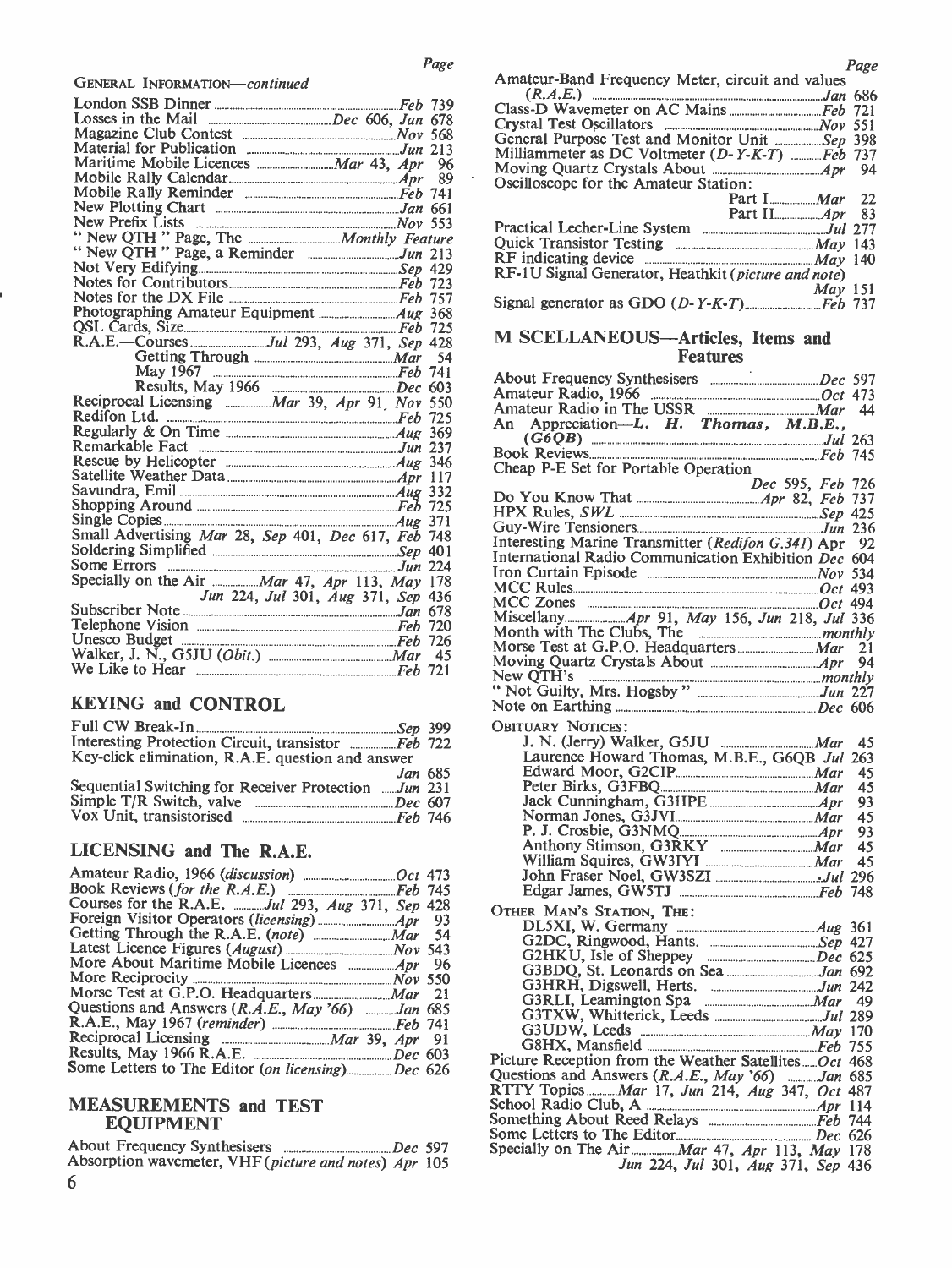| Twenty-First MCC. The report and |  |  |  |
|----------------------------------|--|--|--|
|                                  |  |  |  |
|                                  |  |  |  |
|                                  |  |  |  |

|                                                   | A10,1         |
|---------------------------------------------------|---------------|
|                                                   | ATU, f        |
| Twenty-First MCC, The, report and results Jan 672 | AVO T         |
|                                                   | an            |
|                                                   | Band-E        |
|                                                   | $\sim$ $\sim$ |

## MOBILE and PORTABLE

|                                                            | Tra       |
|------------------------------------------------------------|-----------|
|                                                            | UF        |
| Ideal for Portable/Mobile (Broads cruiser)                 | Choke (   |
| Jun 229, Aug 351                                           | COIL D    |
|                                                            |           |
|                                                            | Fo        |
|                                                            | Fo        |
|                                                            | <b>SS</b> |
| Mobile Scene, The (pictures and reports) Jun 228, Jul 294, | Tr.       |
| Aug 358, Sep 402, Oct 474                                  | Tw        |
|                                                            | Comme     |
|                                                            | Co        |
|                                                            | Comme     |
|                                                            | Conver    |
|                                                            |           |

## MODULATION and AUDIO

| Audio filter, enhancing performance (D-Y-K-T) Feb 737  | Cryst           |
|--------------------------------------------------------|-----------------|
|                                                        | Cryst           |
|                                                        | DC <sub>g</sub> |
| Speech-amplifier/modulator, circuit and values Jan 658 | Delay           |
|                                                        | Earth           |
| Three-stage low-power modulator, circuit and values    | Freq            |
| $Mar$ 13                                               |                 |
|                                                        | Freq            |
|                                                        |                 |
|                                                        | Half-           |
|                                                        | HF c            |
|                                                        |                 |

# RECEIVERS and RECEIVING **TECHNIQUES**

|                                                       | <b>MOTH</b>      |
|-------------------------------------------------------|------------------|
| AR-8516L Communication Receiver, RCA  Oct 462         | New P.           |
| Beginner's Receiving System for 70 Centimetres Apr 74 | Oscillo          |
|                                                       | Photog           |
|                                                       | PSU, b           |
|                                                       | PSU, E           |
|                                                       | PSU, E<br>PSU, g |
| High-Performance Transistor Converter for Two         | PSU, 0           |
|                                                       | PSU, s           |
|                                                       | PSU, v           |
| Modifying the ALA-2 Panoramic Indicator Jun 232       | O-mult           |
| Multiplier-amplifier, for tuning fork drive, circuit  | Recept           |
|                                                       | Redifo:          |
| Quick Transistor Testing <b>Example 2018</b> May 143  | Reduci           |
|                                                       | Reed re          |
| Running the National NCX-3 Transceiver Jan 652        | Relay s          |
| Sequential Switching for Receiver Protection Jun 231  | Remot            |
| SWL, Listener Feature <b>Example 20</b> Alt. months   | RTTY,            |
|                                                       | RTTY.            |
|                                                       | RTTY,            |
|                                                       | RTTY,            |
|                                                       | RTTY.            |
| Transistorised Converter for Two Metres  May 138      | Russia           |
|                                                       | Squelcl          |
|                                                       | Taylor           |
|                                                       | TVI su           |
|                                                       |                  |

# REFERENCES and USEFUL DATA

|  |  | Wav  |
|--|--|------|
|  |  | Wind |

| Page |
|------|
|------|

| Page                                                            | Page                                                                                                                                                                                |
|-----------------------------------------------------------------|-------------------------------------------------------------------------------------------------------------------------------------------------------------------------------------|
| MISCELLANEOUS—continued                                         |                                                                                                                                                                                     |
|                                                                 |                                                                                                                                                                                     |
|                                                                 | AVO Transistor and Diode Tester, TT.537 (picture                                                                                                                                    |
| Twenty-First MCC, The, report and results Jan 672               |                                                                                                                                                                                     |
|                                                                 |                                                                                                                                                                                     |
|                                                                 | CIRCUITS:                                                                                                                                                                           |
| <b>MOBILE and PORTABLE</b>                                      |                                                                                                                                                                                     |
|                                                                 |                                                                                                                                                                                     |
|                                                                 |                                                                                                                                                                                     |
|                                                                 |                                                                                                                                                                                     |
| Ideal for Portable/Mobile (Broads cruiser)                      |                                                                                                                                                                                     |
| Jun 229, Aug 351                                                | COIL DATA:                                                                                                                                                                          |
|                                                                 |                                                                                                                                                                                     |
| - 73                                                            | Four-metre converter <i>manufacture Feb 738</i>                                                                                                                                     |
|                                                                 | SSB Tx, all-band $\ldots$ $Nov$ 528                                                                                                                                                 |
|                                                                 |                                                                                                                                                                                     |
| Mobile Scene, The (pictures and reports) Jun 228, Jul 294,      |                                                                                                                                                                                     |
| Aug 358, Sep 402, Oct 474                                       | Commercial SSB Filter data, Brush-Clevite and                                                                                                                                       |
|                                                                 | Collins $Apr$ 78                                                                                                                                                                    |
|                                                                 |                                                                                                                                                                                     |
|                                                                 | Conversion oscillator frequencies, with 9 mc filter                                                                                                                                 |
|                                                                 | Dec 592                                                                                                                                                                             |
| <b>MODULATION and AUDIO</b>                                     | Conversion oscillator frequencies, 6.2 mc USB drive                                                                                                                                 |
|                                                                 | Dec 594                                                                                                                                                                             |
| Audio filter, enhancing performance (D-Y-K-T) Feb 737           |                                                                                                                                                                                     |
|                                                                 |                                                                                                                                                                                     |
| Speech-amplifier/modulator, circuit and values Jan 658          |                                                                                                                                                                                     |
|                                                                 | Delay and relay drive circuit, transistor Sep 418                                                                                                                                   |
| Three-stage low-power modulator, circuit and values             |                                                                                                                                                                                     |
| Mar<br>-13                                                      | Frequency Selection, 1st and 2nd conversion                                                                                                                                         |
|                                                                 | Frequency Synthesis, basic decade filter data                                                                                                                                       |
|                                                                 | <i>Dec</i> 598, <i>Dec</i> 602                                                                                                                                                      |
|                                                                 |                                                                                                                                                                                     |
|                                                                 |                                                                                                                                                                                     |
|                                                                 | High-cycle PSU on 50 c/s mains, modificationJun 232                                                                                                                                 |
| <b>RECEIVERS and RECEIVING</b>                                  |                                                                                                                                                                                     |
| <b>TECHNIQUES</b>                                               |                                                                                                                                                                                     |
|                                                                 | Modifying AM/CW Tx for SB10 Adaptor <i>Nov</i> 533                                                                                                                                  |
|                                                                 |                                                                                                                                                                                     |
| AR-8516L Communication Receiver, RCA  Oct 462                   |                                                                                                                                                                                     |
| <b>Beginner's Receiving System for 70 Centimetres Apr</b><br>74 |                                                                                                                                                                                     |
|                                                                 |                                                                                                                                                                                     |
|                                                                 | PSU, BY-100 silicons, high output <i>manumana Nov</i> 530                                                                                                                           |
|                                                                 |                                                                                                                                                                                     |
| High-Performance Transistor Converter for Two                   |                                                                                                                                                                                     |
|                                                                 |                                                                                                                                                                                     |
|                                                                 |                                                                                                                                                                                     |
| Modifying the ALA-2 Panoramic Indicator Jun 232                 |                                                                                                                                                                                     |
| Multiplier-amplifier, for tuning fork drive, circuit            |                                                                                                                                                                                     |
| and values <b>manufacturers</b> Jun 216                         |                                                                                                                                                                                     |
|                                                                 | Redifon GR.410T HF Band Transceiver Dec 615                                                                                                                                         |
|                                                                 |                                                                                                                                                                                     |
| Running the National NCX-3 Transceiver Jan 652                  | Relay sensitivity adjustment (D-Y-K-T) Apr 82                                                                                                                                       |
| Sequential Switching for Receiver Protection Jun 231            |                                                                                                                                                                                     |
|                                                                 |                                                                                                                                                                                     |
|                                                                 |                                                                                                                                                                                     |
|                                                                 | RTTY, tuning fork standard<br>Jun 216                                                                                                                                               |
|                                                                 |                                                                                                                                                                                     |
|                                                                 |                                                                                                                                                                                     |
| Transistorised Converter for Two Metres  May 138                |                                                                                                                                                                                     |
|                                                                 | Squelch circuit, transistor $\frac{1}{2}$ $\frac{1}{2}$ $\frac{1}{2}$ $\frac{1}{2}$ $\frac{1}{2}$ $\frac{1}{2}$ $\frac{1}{2}$                                                       |
|                                                                 | Taylor 192A LF Oscillator (picture and notes) May 176                                                                                                                               |
|                                                                 |                                                                                                                                                                                     |
| REFERENCES and USEFUL DATA                                      | Valve-pin connectors (D-Y-K-T) Apr 82                                                                                                                                               |
|                                                                 | Veroboard, use of $\ldots$ $\ldots$ $\ldots$ $\ldots$ $\ldots$ $\ldots$ $\ldots$ $\ldots$ $\ldots$ $\ldots$ $\ldots$ $\ldots$ $\ldots$ $\ldots$ $\ldots$ $\ldots$ $\ldots$ $\ldots$ |
|                                                                 |                                                                                                                                                                                     |
| AR-8516L, frequency conversion table <i>manufacture</i> Oct 467 |                                                                                                                                                                                     |

All Back Number Copies available at 3s. 6d. each, post free. Binder 14s.